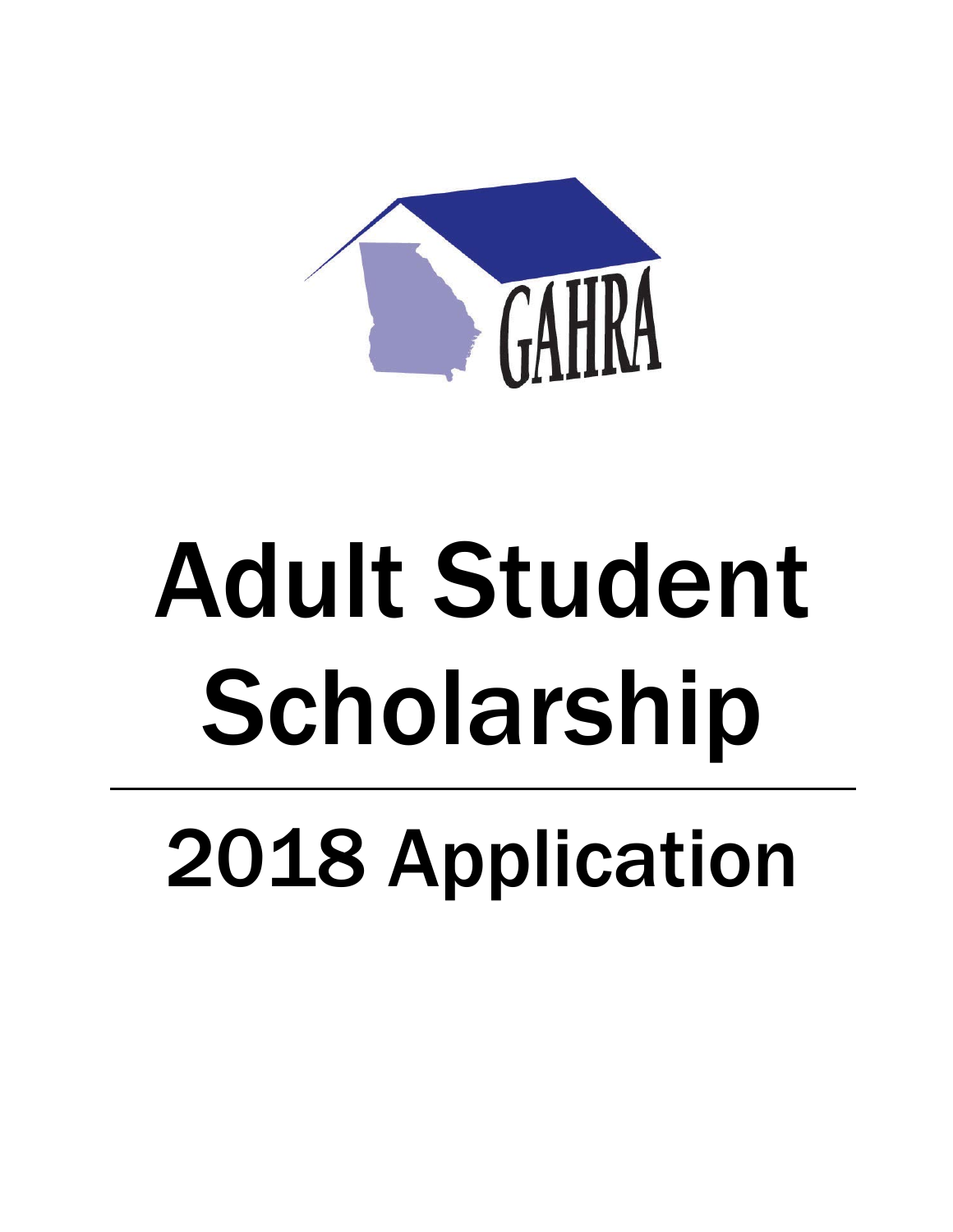## Adult Student Scholarship

#### What is the Adult Student Scholarship?

Adult Student Scholarships are designed to provide the opportunity for adults to attend college and make a positive difference in the lives of their families. The scholarship is to help cover the cost of tuition, fees, books, supplies, and other related expenses.

#### What scholarships are available for the 2017-2018 academic year?

Three Academic Awards<br>
Four Technical/Vocational Award Four Technical/Vocational Awards<br>
Four Technical Control Award 52,500 – H. L. Brantley Memorial \$2,500 – Emily Kicklighter Memorial Award \$2,500<br>\$2,000, \$1,500 – Award

\$1,500, \$1,000, \$1,000

(Depending on number of applicants, the committee reserves the right to distribute amounts. There could be 4 Academic and 3 Technical/Vocational if needed)

The Scholarship Committee will notify applicants and sponsoring housing authorities of selection or non-selection for personal interview by mid-April. Scholarship awards will be announced at the GAHRA Spring Conference in Macon, Georgia on Monday, May 21, 2018, following interviews with the finalists.

#### Who can apply for the scholarships?

In order to be eligible for an Adult Student Scholarship, you must be a resident who is a non-traditional student. A non-traditional student is defined as a resident age 18 and up who has graduated from high school or received a GED; however, delayed enrolling in college or technical school for at least a year. The resident must meet the following criteria:

- Current resident, with at least two years of residency (not required to be consecutive), of federally assisted housing or as a recipient of assistance through the Community Development Block Grant Program.
- Is in good standing with Housing Authority or Community Development Agency (no lease violations).
- Must have earned high school diploma or GED at least one year ago.
- Must currently be enrolled in a full- or part-time undergraduate course of study at an accredited two- or four-year college, university, or vocational/technical school.
- \*\*\* Must "not" have previously been awarded a GAHRA scholarship.

#### What is the deadline to apply?

Your completed application must be returned to your local Housing Authority or Community Development Office by on or before the deadline set by them. We encourage you to submit the application as soon as possible. Your authority/agency's nomination(s) must then be submitted to the GAHRA Scholarship Committee no later than March 23, 2018.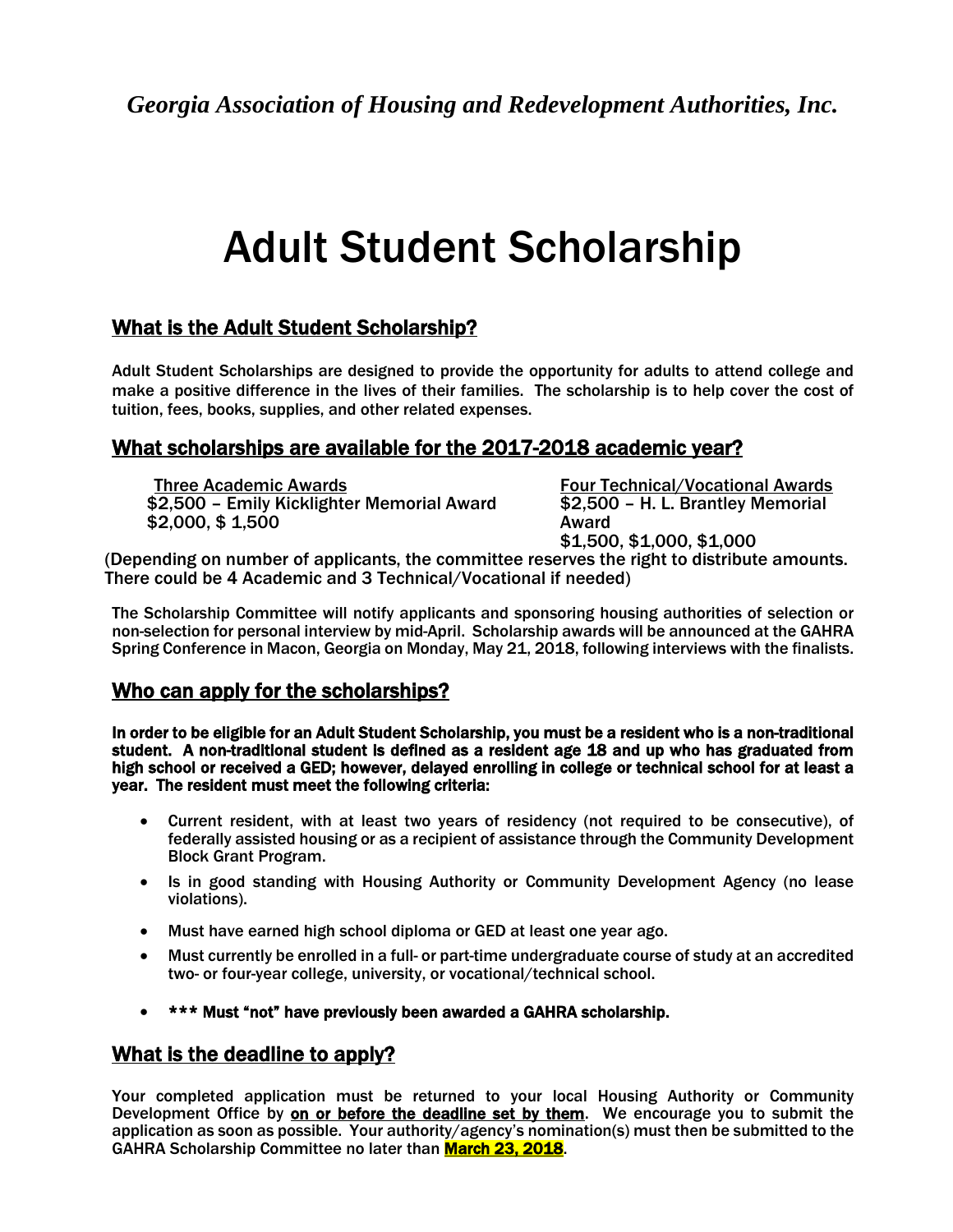#### What is the process for applying?

- 1. Applicants must complete the attached application and essay requirement. Applications are available at your Housing Authority or Community Development Office.
- 2. Current, complete, official college or technical/vocational transcript of grades for all prior courses taken. If the applicant's high school graduation date is not printed on the college transcript, a copy of the high school transcript, high school diploma, or other documentation must be enclosed showing the high school graduation date.
- 3. Copy of SAT/ACT scores, if applicable.
- 4. Copy of College Placement Exam (CPE) score.
- 5. Source and amount of other scholarship awards, received or pending.
- 6. Three letters of reference (teacher, employer, minister, or anyone with significant knowledge of the applicant).
- 7. A sponsorship letter from the Executive Director of your Housing Authority or the Director of your Community Development Program. The sponsoring agency must be an active member of GAHRA at the time of the application and they can only submit one academic (degree) and one technical/vocational (non-degree) application to the Scholarship Committee for the adult student award selection process.
- 8. The sponsoring agency must make a commitment to support travel expenses if their applicant(s) should be selected for an interview as one of the finalists. Finalists will be interviewed during the morning of May 21, 2018, at the GAHRA Spring Conference in Macon, Georgia.

Applicants are responsible for gathering and submitting all necessary information by the deadline. All of the above must be submitted in order for the application to be considered.

#### How will the award be distributed?

- The school being attended by the winner will administer the scholarship award. If tuition and books are covered by other scholarships, the GAHRA scholarship award will be paid directly to the student.
- Funds may be used for one year or longer if approved by the Scholarship Committee. Failure to continue the required course of study will cause the unused portion of the funds to revert back to the Georgia Association of Housing and Redevelopment Authorities.

DEADLINES FOR SUBMITTAL- SCHOLARSHIP COMMITTEE PLEASE E-MAIL TO: <u>vopdallasha@bellsouth.net</u><br>Then mail to: March 23, 2018 to the: GAHRA Scholarship Com.<br> $\frac{c}{\omega}$  Dallas HA c/o Dallas HA Danita Wiggins, Albany HA P. O. Box 74 Ella Murphy, Marietta HA

Buddy Oldfield, Chair, Augusta HA<br>Vickie Paris, Vice Chair, Dallas HA Charles Alexander, Columbus HA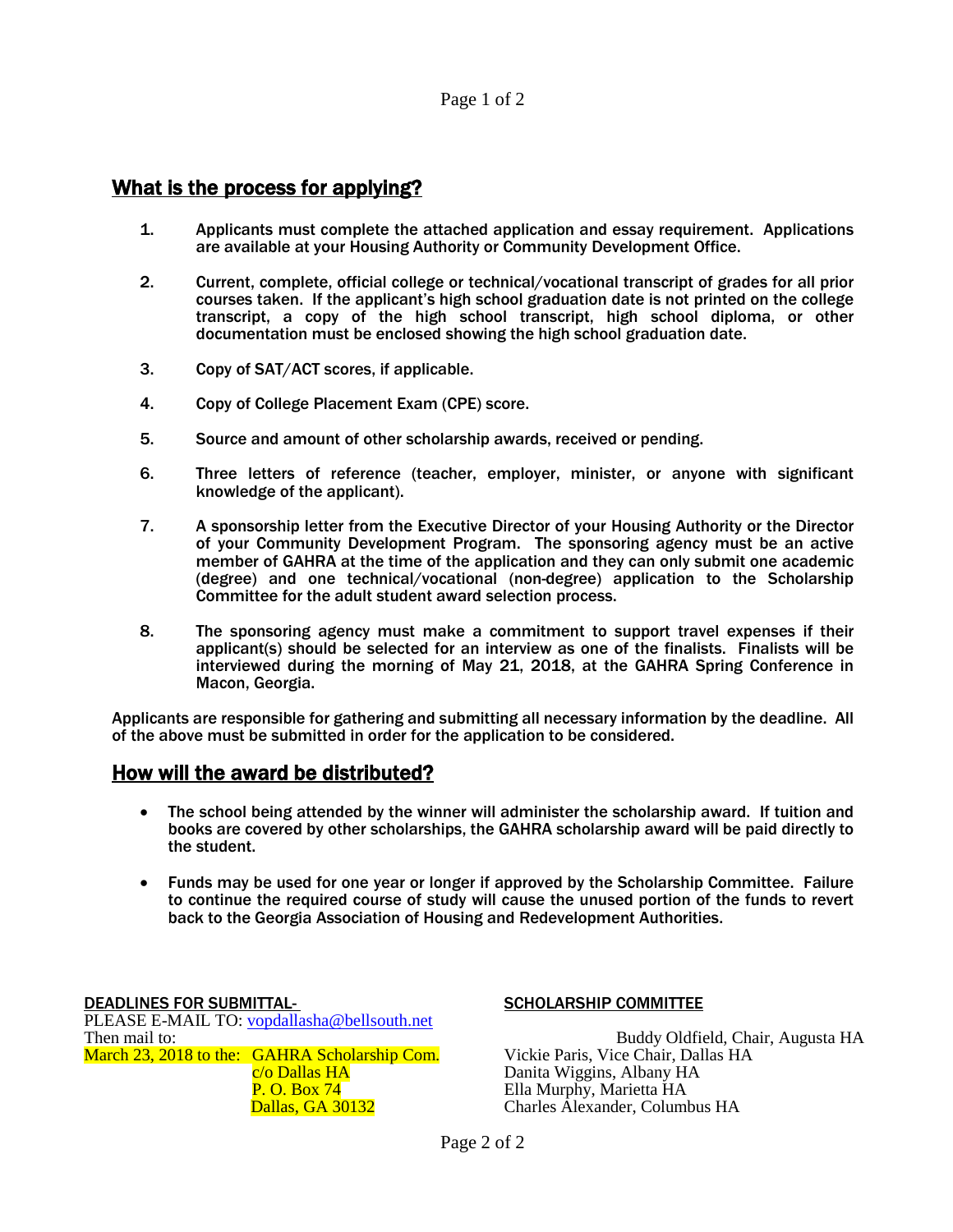**Georgia Association of Housing and Redevelopment Authorities, Inc.**

## Adult Student Scholarship <sup>2018</sup> Application

| First                                                                                                           | Middle                                                               | Last      |  |
|-----------------------------------------------------------------------------------------------------------------|----------------------------------------------------------------------|-----------|--|
|                                                                                                                 |                                                                      |           |  |
|                                                                                                                 |                                                                      |           |  |
|                                                                                                                 | Date of Birth: 2000 Connection 2000 Phone Number: 2000 Phone Number: |           |  |
|                                                                                                                 |                                                                      |           |  |
|                                                                                                                 |                                                                      |           |  |
| Sponsoring Agency's Address: Manual Community of Sponsoring Agency's Address:                                   |                                                                      |           |  |
| Type of Scholarship applying for: $\Box$ Academic or $\Box$ Vocational/Technical                                |                                                                      |           |  |
|                                                                                                                 |                                                                      |           |  |
|                                                                                                                 |                                                                      |           |  |
| City: 2ip Code: 2.12 City: 2.12 City: 2.12 Code: 2.12 Code: 2.12 Code: 2.12 Code: 2.12 Code: 2.12 Code: 2.12 Co |                                                                      |           |  |
|                                                                                                                 |                                                                      |           |  |
| Expected Graduation Date: 2008. [19] Date:                                                                      |                                                                      |           |  |
| Are you currently receiving financial aid? The Yes                                                              |                                                                      | <b>No</b> |  |
| What does the financial aid cover?<br><u> What does the financial aid cover?</u>                                |                                                                      |           |  |
|                                                                                                                 |                                                                      |           |  |
|                                                                                                                 |                                                                      |           |  |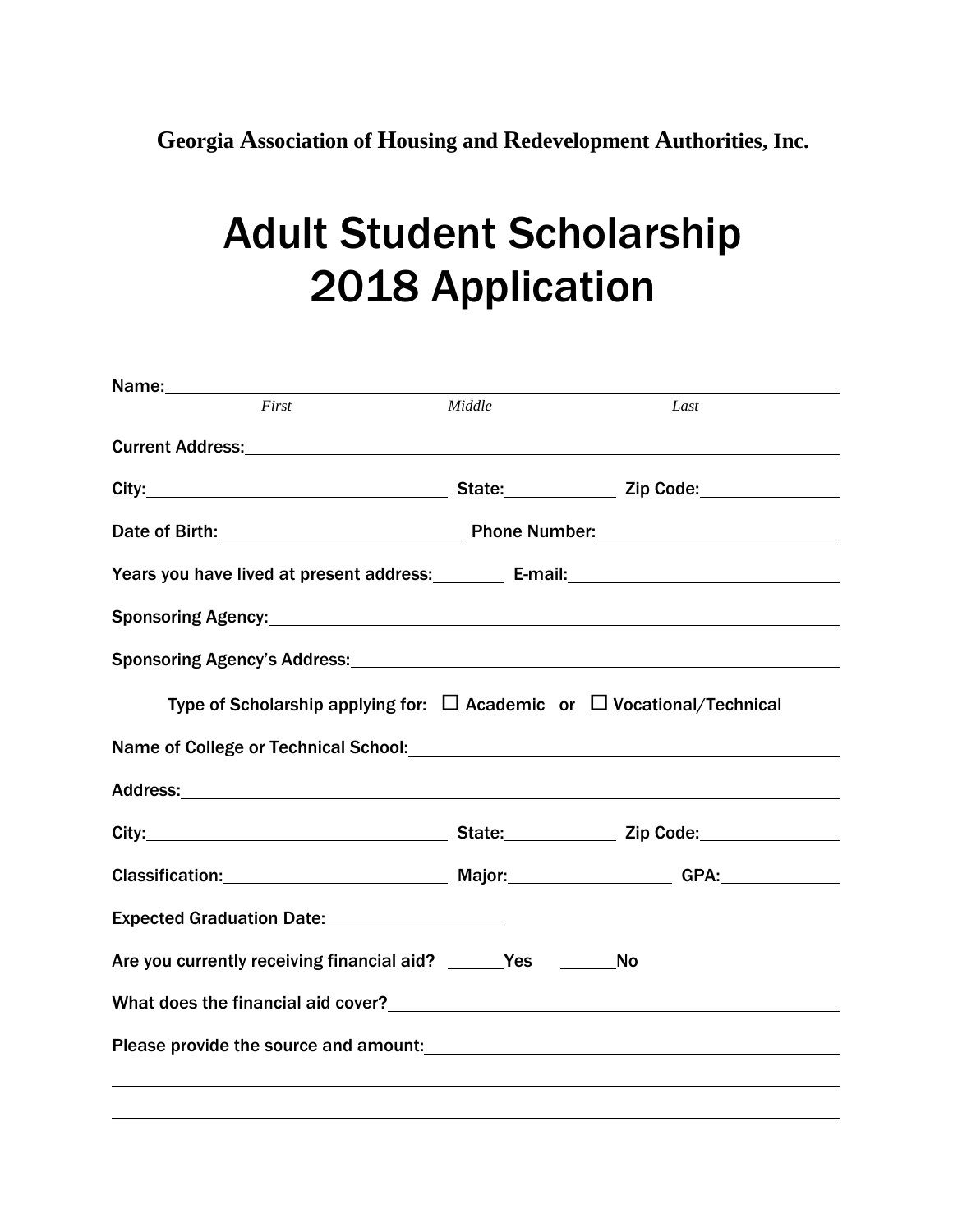#### Adult Student Scholarship 2018 Application

HIGH SCHOOL INFORMATION

Name of High School that you graduated from: Name of High School that you graduated from:

Address:

City: City: City: City: City: City: City: City: City: City: City: City: City: City: City: City: City: City: City: City: City: City: City: City: City: City: City: City: City: City: City: City: City: City: City: City: City:

| <b>Graduation Date:</b> |  |
|-------------------------|--|
|                         |  |

Graduation Equivalency Diploma (GED) Date:

#### FINANCIAL DATA

Total Household Income for 2017:

Please include family net wages, child support, alimony, food stamps, WIC, TANF, Public Assistance, Social Security, and any other income. Do not include financial aid.

Total Household Expenses for 2017: Please include rent, utilities, food, clothing, child/dependent care, medical expenses and insurance, auto loan, other transportation expenses, debts/loan payments, and any other expenses.

Estimated Educational Expenses for the Academic Year beginning Fall 2017: Please include tuition, fees, books, and supplies.

#### REQUIRED ESSAY

Please provide a handwritten or typed essay describing your reasons for attending college or technical school at this time in your life. In addition, please include any information that you feel would be helpful to the committee in selecting scholarship winners.

#### [Your application will not be considered if a written essay is not attached.]

#### RELEASE

By submitting this application, I hereby give my Housing Authority/Community Development Agency and the Georgia Association of Housing and Redevelopment Authorities, Inc. permission to use my name in matters relating to the promotion of this scholarship. In addition, I give them permission to review my tenant records with my sponsoring agency and/or contact my school office(s) concerning the validity of my application materials. I understand that if I submit false information on this application, I will be denied the scholarship without appeal. Furthermore, I understand that award of the scholarship shall be governed by any and all conditions established by the Committee.

Applicant: //

*Signature Date*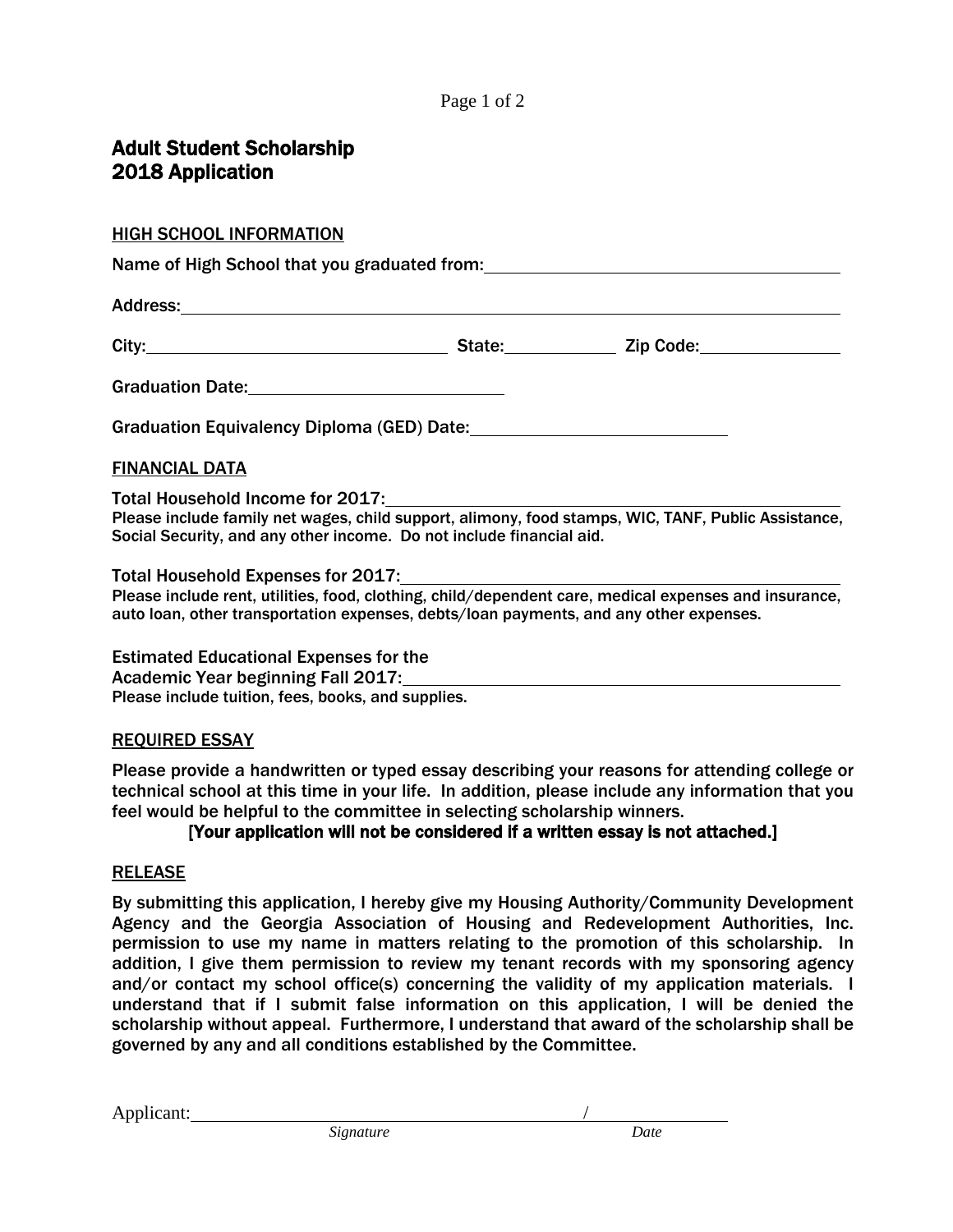#### Page 2 of 2

**Georgia Association of Housing and Redevelopment Authorities, Inc.**

#### Adult Student Scholarship 2018 Application

Grade Point Average/Test Scores Certification Form

| Name of Student |                                                                                  |
|-----------------|----------------------------------------------------------------------------------|
|                 | average as of December 31, 2017, was: ____________________/ on a 100 point scale |
|                 | (and/or)                                                                         |
|                 | / on a 4.00 scale                                                                |
|                 |                                                                                  |
|                 |                                                                                  |
|                 |                                                                                  |
|                 | Signature: Date: Date:                                                           |
|                 | Title:                                                                           |
|                 |                                                                                  |
|                 | Address: <u>Address:</u>                                                         |
|                 |                                                                                  |
| State:          | Zip Code:                                                                        |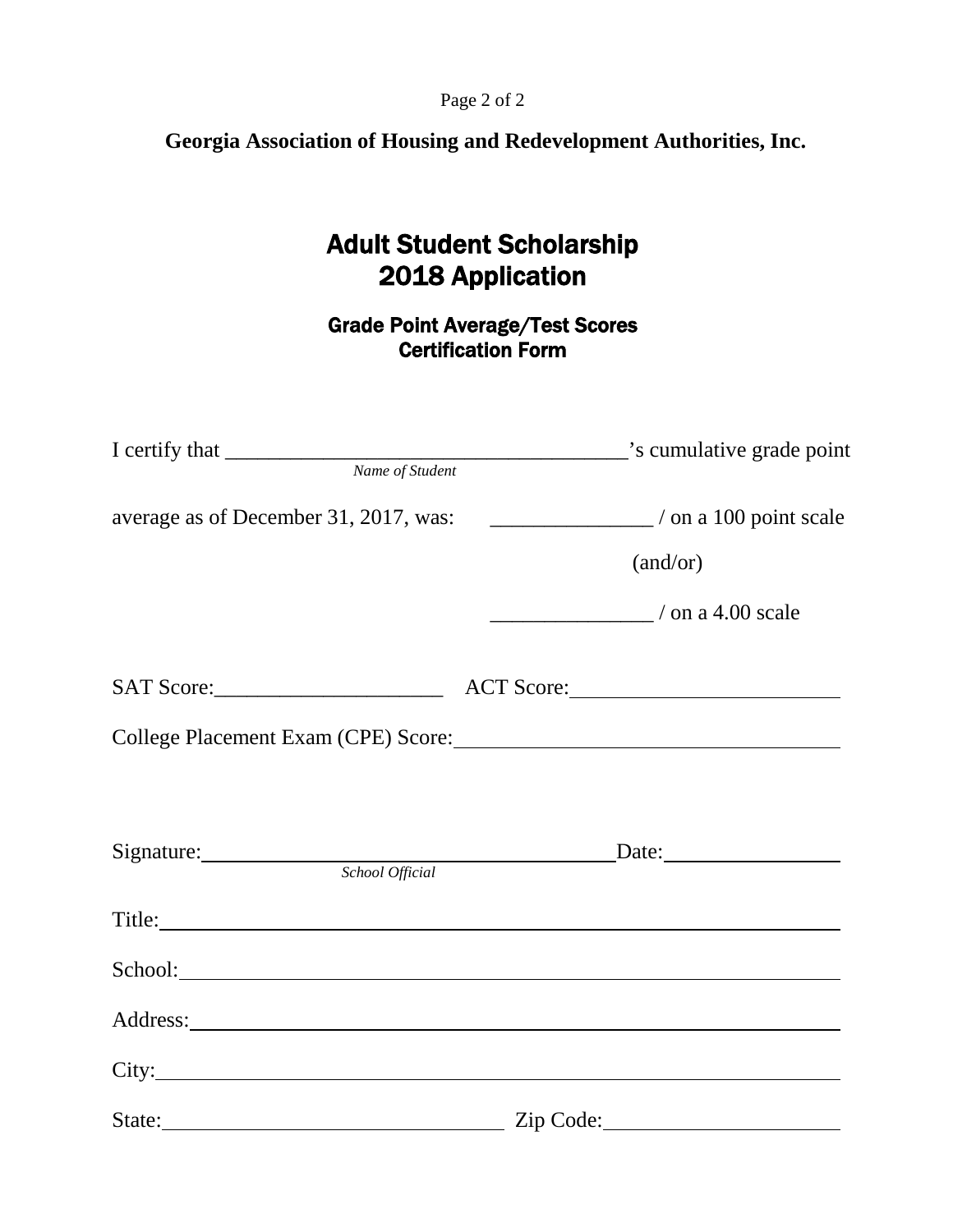**Georgia Association of Housing and Redevelopment Authorities, Inc.**

### Adult Student Scholarship 2018 Application

Submission Certification

| <b>The</b><br><b>Name of Housing Authority or Community Development Agency</b> | hereby submits the following |  |
|--------------------------------------------------------------------------------|------------------------------|--|
| applicant(s) for:                                                              |                              |  |
| Academic Award - ____________________                                          |                              |  |
|                                                                                | Name of Student              |  |
| Vocational/Technical Award - ______                                            | Name of Student              |  |
| Name of Housing Authority or Community Development Agency                      | will cover                   |  |
| associated costs and coordinate travel arrangements if our applicant(s) is     |                              |  |
| selected as a finalist to be interviewed in Macon, Georgia at the GAHRA        |                              |  |
| Spring Conference the morning of May 21, 2018.                                 |                              |  |

Signature: \_\_\_\_\_\_\_\_\_\_\_\_\_\_\_\_\_\_\_\_\_\_\_\_\_\_\_\_\_ Date: \_\_\_\_\_\_\_\_\_\_\_\_\_\_\_\_ *Executive Director*